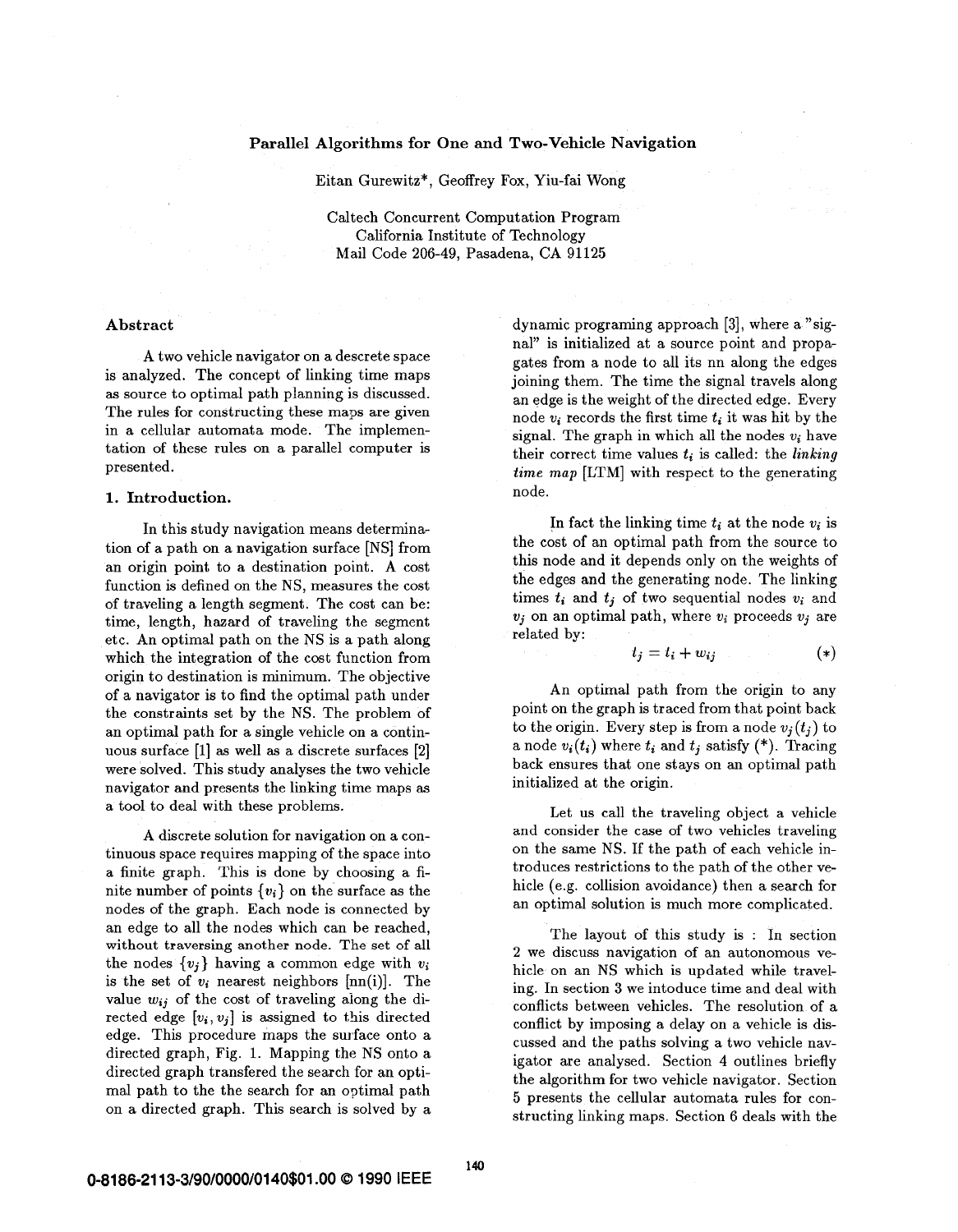actual parallel implementations of the construction of linking maps, and section 7 presents the simulation results.

# **2. Autonomous vehicle in uncertain environment**

An autonomous vehicle in an uncertain environment start with an estimate of the edges weights. The estimate reflects the prior knowledge or model it has for the terrain to be transversed. The estimate is improved as more information is obtained. The vehicle knows its position and destination and at each instance of time the vehicle is doing the following: **1)** updates the database of the weights  $\{w_{ij}\}\$ . 2) Based on the updated data it determines the optimal path from its current position to the destination. **3)**  Moves on the chosen optimal path. **4)** Collects data.

Updated weights *{wij}* change the LTM, but a change in the linking time of a node may effect the linking times of only part of the other nodes. In section *5* we show how to update the LTM in a cellular automata fashion, based on local decisions of each node.

The navigator for an autonomous vehicle is based on the *reversed linking time map* [RLTM]. The construction of the RLTM is similar to the construction of the LTM. Except that in constructing the RLTM the signal is initializing at the destination point and propagates from *vi* to  $v_i$  with traveling time of  $w_{ii}$ . The path is traced from the vehicle position toward the destination, from  $v_i$  with reversed linking time  $\theta_i$  to its nearest neighbour  $v_j$  with reversed linking time  $\theta_i$ which satisfies:

$$
\theta_j = \theta_i - w_{ij}
$$

Whenever the vehicle gets new information it updates the *{wij}* database and its RLTM, and determines an optimal path, Fig. 2.

# **3. Navigation in Space-Time, and non conflicting paths for two vehicles.**

Assume that the cost function is time, i.e. the weights  $\{w_{ij}\}\$  are the time of travel along the corresponding edges. Then a navigator for two vehicles aims to find two paths, one for each vehicle, which yield the minimum time of travel.

Assuming the two vehicles start at the same time, then time of travel is the time it takes until both of them have arrived. This optimum is restricted to non conflicting paths.

*A conflict between two paths occurs when the two vehicles are at the same site at the same time.* The set of points on the graph edges is partitioned into sites **as** follows. Each point is associated to the nearest of the two nodes terminating the edge. A conflict can occur either: a) inside this site or b) a swap conflict on the boundary between two sites. In the second case the vehicles are going in opposite directions. Let  $v_i^0$ ,  $v_i^0$ ,  $v_k^0$  and  $v_i^1$ ,  $v_i^1$ ,  $v_k^1$ , be three sequential nodes on the paths of vehicle 0 and vehicle 1 respectively. The node  $v_i$  is on the two paths. A conflict of type (a) at  $v_i$  occur if and only if

and

$$
t_j^0 - \frac{w_{ij}}{2} < t_{k'}^1 - \frac{w_{jk'}}{2}
$$

 $t_j^1 - \frac{w_{i'j}}{2} < t_k^0 - \frac{w_{jk}}{2}$ 

A conflict of type (b) at the boundary between *vj* and *vk* occur if and only if:

 $i' = k$ 

and

$$
t_k^0-\frac{w_{jk}}{2}=t_j^1-
$$

To resolve the conflict at *vi* one vehicle cannot enter into the site until the other clears the site of  $v_i$ . In the graph representation this is done by imposing a *delay w* at *vi* on either one of the two vehicles:

 $\overline{2}$ 

$$
w = t_{k'}^{1} - \frac{w_{jk'}}{2} - t_{j}^{0} + \frac{w_{ij}}{2}.
$$

on vehicle 0, or

$$
w = t_k^0 - \frac{w_{jk}}{2} - t_j^1 + \frac{w_{i'j}}{2}
$$

on vehicle 1. Imposing a *delay w* at *vi* on vehicle k means that  $t_i^k$  is set to  $t_i^k = t_i^k + w$  and *LTMk* is accordingly updated. *imposing a delay on a vehicle and updating its LTM preserves the characteristic of the LTM to yield, by the tracing back procedure, the optimal paths under the imposed restriction.* 

If the optimal paths of vehicles 0 and **1**  have more than one conflicting nodes then: **1)**  their path segments from the first to the last conflict have exactly the same time of travel. 2) **On** these equivalent segments they are traveling in the same direction. When the two paths have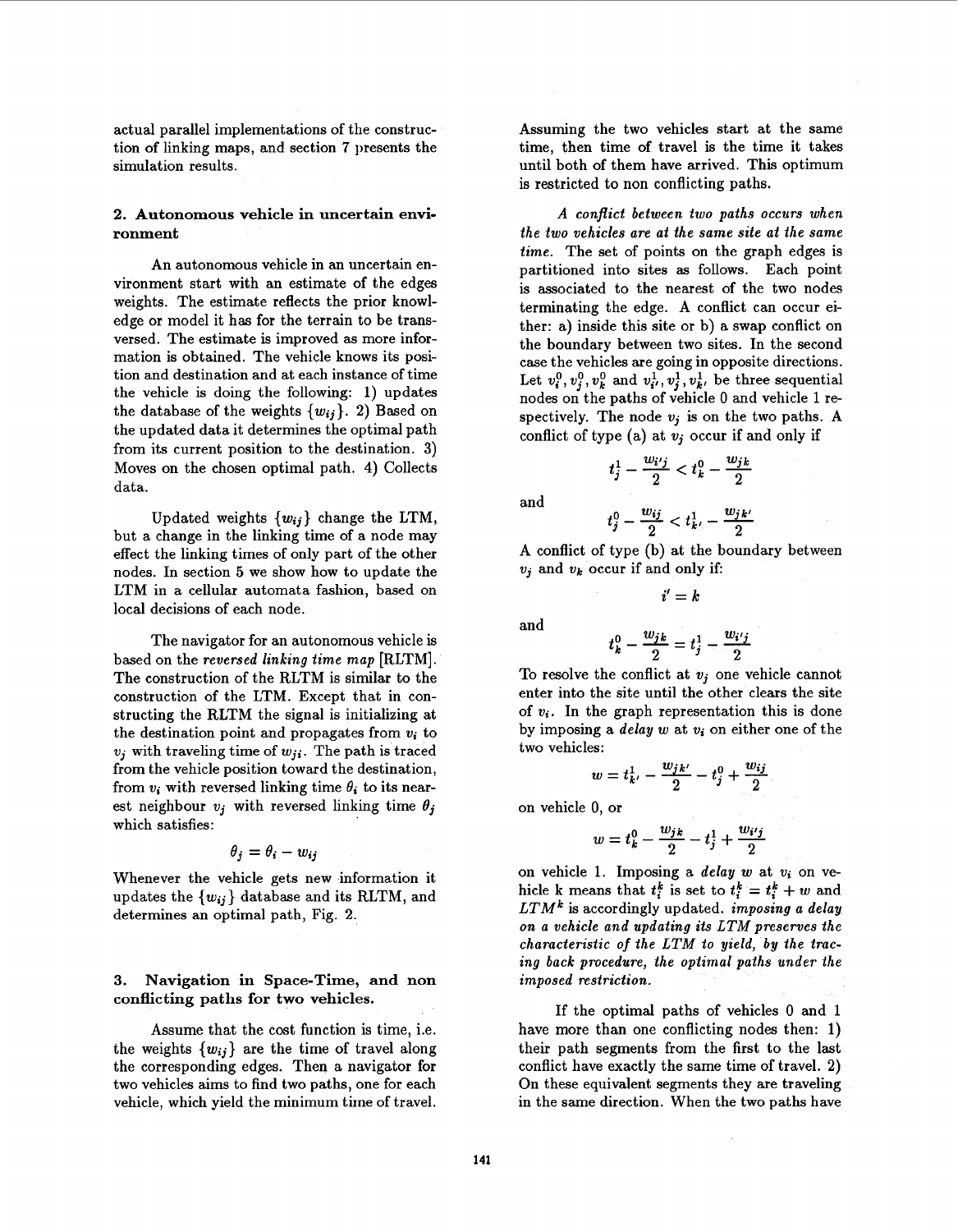more than one conflict, the resolution of each conflict requires the minimal *delay* given above. Therefore, imposing the maximal *delay* of these waits on the first node of conflict resolves all the conflicts between these two paths. However, the path with the *delay* on it may not be an optimal path anymore.

Consider the case where an optimal path of one vehicle conflicts, at  $v_i$  with the optimal path of the other vehicle. Assume that the required delay at  $v_i$  was imposed on one of the vehicles, its LTM was updated and a new optimal path was traced. Then one of the following will occur:

- 1. The new path does not conflict with the path of the other vehicle, and the are candidates for **an** optimal solution.
- 2. The new path conflicts with the path of the other vehicle, but it does not pass through  $v_i$ .
- 3. The new path passes through  $v_i$  and it conflicts with the path of the other vehicle. In this case the new conflict is a swap conflict at the boundary between  $v_i$  and its proceeding node on the other vehicle path.

In an optimal solution of the two vehicle navigator there cannot be an instant when the two vehicles are waiting. Therefore, the paths solving this problem can be of three types:

- 1. Neither of the vehicles waits.
- 2. One of the vehicles waits.
- **3.**  The two vehicles have to wait. The last case happens resolving **a** swap conflict when vehicle k has to wait for vehicle 1 to step aside letting k to path and then looping or detouring.

Let us extend the NS by adding to it the time dimension [Fig.](#page-6-0) **3.** The graph  ${v_i,e_{i,j}(w_{i,j})}$  on the navigation plane is the projection of the extended graph on the  $t = 0$ plane. The linking time value *ti* of a node *wi* is its t-coordinate in the extended space. The linking times  $t_i$  and  $t_j$  of two sequential nodes,  $v_i$ and  $v_i$ , on a legal path in the extended space are restricted to the condition (1). In the extended graph *delay* means that two sequential nodes on a path have the same NS coordinates but different time coordinate. **A** loop means that two non sequential nodes on the path have the same NS coordinates but different time coordinate. A detour means that two sequential nodes on the path do not obey the path rule, i.e.  $\theta_i + w_{ii} > \theta_i$ .

The space-time representation of the paths depicts the difference between this problem and the K-disjoint<sup>[4]</sup> problem. In this problem we do not know the t-coordinates of the destination points. These points are subjected to the searching process.

The complexity of a search for an optimal solution for multiple vehicles grows fast with the number of vehicles. For this reason, other suboptimal methods are investigated, such **as** neural networks [5,6].

### **4. Algorithm for the two vehicle navigator.**

~ The algorithm for the two vehicle navigator is based on the concepts discussed in the previous section using the cellular automata rules of the next section. The idea is to hold LTM and RLTM for each vehicle and to update them wenever a restriction is set. The need for a RLTM arises whenever a swap conflict occur, and a search for a loop or a detour is regarded.

As was already stated: the two vehicles cannot wait at the same time, and a solution which imposes *delays* on the two vehicles is obtained only when one of the paths is a loop or a detour. Therefore, the algorithm finds two separate solutions. **A** solution when the delays are imposed on vehicle 1 only and a solution where the delays are imposed only on vehicle 0. When imposing a *delay* to resolve a swap conflict the algorithm checks for loop or a detour. The best of these solutions is the optimal solution. In practice the algorithm will not construct those two solutions, but to minimize computations, it will prune the search by always adjusting the path of the vehicle with the sorter time.

On a binary speed NS the speed of the vehicle at each point is either 1 or 0. The two vehicle navigation problem on this NS is much easier **as** the rules get simpler form. on this NS a conflict of type (a) is at the node itself and it needs  $w = 1$  to be resolved. The swap conflict (of type (b)) needs w=2 to be resolved. Fig. **4**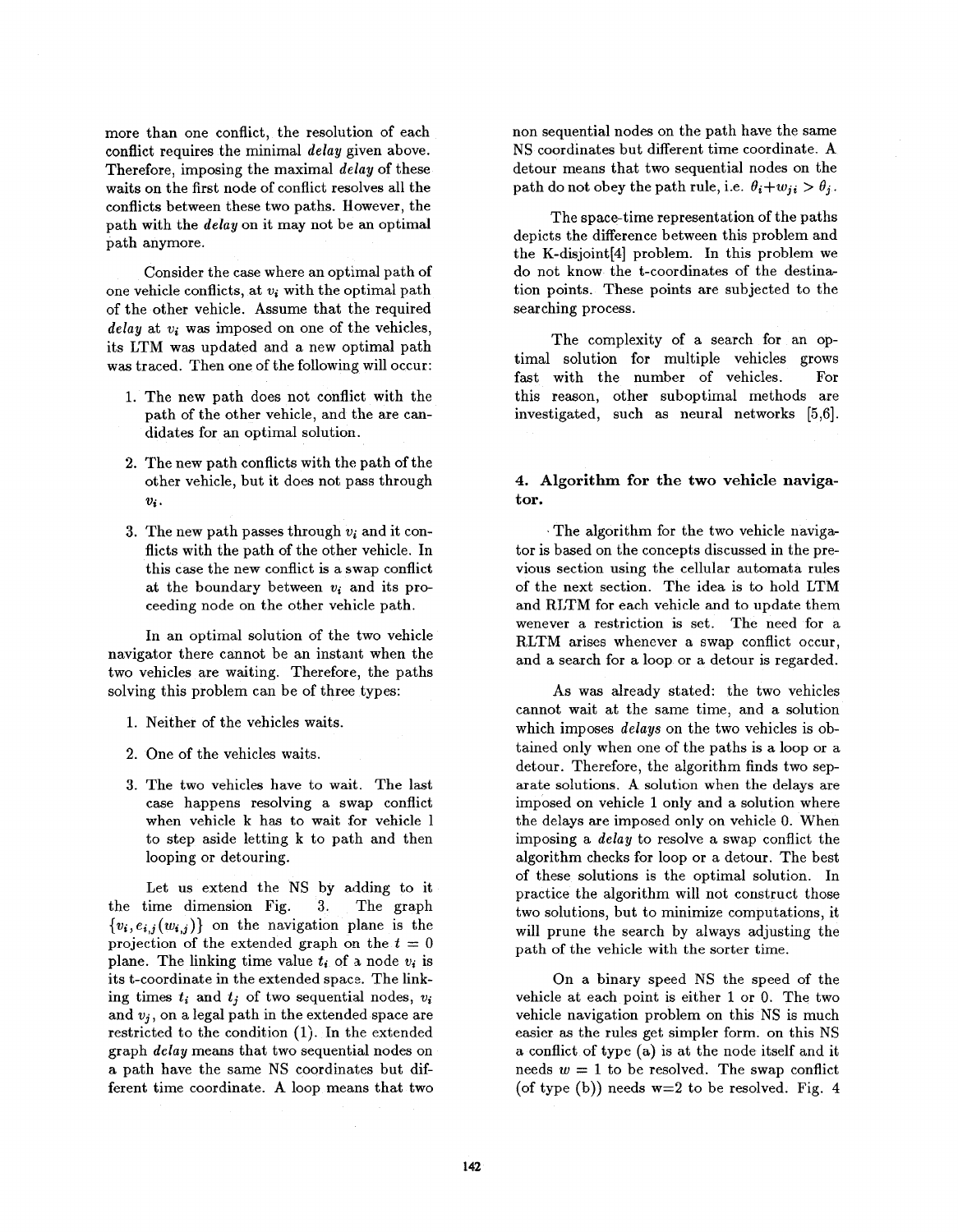presents the two vehicle navigator solution for a conflict imposing NS.

### **5. Cellular automata instruction for the navigation algorithm**

- Rule 1: The linking time of the generating point is  $always t_0 = 0.$
- Rule 2: The linking time  $t_i$  of every node  $v_i$   $\neq$   $o$ *is:*

 $t_i = Min\{t_i, t_j + w_{ji} | \forall j \in nn(i)\}$ 

*,where nn(a) are all* vi *nearest neighbors.* 

Rule 2: The reversed linking time  $\theta_i$  of every node  $v_i$ *i*  $\neq$  *o is:* 

 $\theta_i = Min{\theta_i, \theta_i + w_{ii}|\forall j \in nn(i)}$ 

- Rule *3:* If *a node other than the generator does not*  have a source, it set its linking time to in*finity.* Namely, if  $i \neq 0$ , and  $t_i > t_j \forall j \in$ *nn(i)* then  $t_i = \infty$ .
- Rule 3': *If*  $i \neq o$ , and  $\theta_i > \theta_j \forall j \in nn(i)$  then  $\theta_i =$ *CO.*

**Algorithm for constructing the LTM or RLTM:** 

- **1.** Initialize the linking times of all the nodes to "infinity".
- 2. Set the generator linking time to 0.
- **3.** Apply rule **2** or 2'.
- **4.** When there is not a node which update its value the LTM or RLTM is done.

**Algorithm for updating the LTM or RLTM where a** *delay W* **is imposed on** *vi:* 

- 1. Set  $t_i = t_i + W / \theta_i = \theta_i + W$
- 2. Apply rule **3** / **3'.**
- **3.** Apply rule 2 / 2'.

### **6. Parallel implementation of the timelinking map**

The cellular automata mode of constructing the LTM is asynchronous but the linking process has a propagating nature. The wave front of the propagating linking signal depend on the data and the location of the generating node. Therefore, the scattered decomposition[7] would be the most appropriate decomposition approach. The mapping in this approach is as follows: The NS is tessellated into  $N_x \times N_y$ congruent templet. Each templet is tessellated again to **K** equal tiles, where **K** is the number of processors. Each processor is assigned to the same tile of the templet over all the templets, Fig. **5.** As the computational graph in our case is very irregular and time dependent, the scattered decomposition will hopefully balance the work done in each processor.

**As** the information propagates from a node to its neighbors the smaller the tiles in each templet are the greater the number of nodes propagating the correct linking time is. On the other hand the smaller the tile is the greater the number of nodes on the boundary is. Therefore, for given number of processors and dimension of the descrete NS there is an optimal size of tile. The bigger the number of processors is the smaller the size of the tile.

In planning the broadcast of the information one has to decide how many informing nodes to accumulate before transmitting the new data. On the one hand accumulating the information saves transmition time. On the other hand getting the information **as** soon **as** possible save updating and enables more templets to participate in the propagation process. In our simulation, we adopt the strategy of broadcasting the new information to the neighboring processor whenever a node on the boundary was updated. When the communication overhead is not too large, **as** in the case of the Meiko transputer board, the number of updates are kept to a minimum since the information delay is very small.

#### **7. Simulation results**

Extensive simulations have been carried out on an **NS** which was tessellated into **145** by **145** nodes. Fig. **6, is** a plot of the speedup versus number of processors under different tile sizes. This plot shows that the **4** processors are the natural choice for the two-dimensional **NS.** For a given patch size, the speedup decreases with the number of processors. This is expected because of the propagated nature of the problem at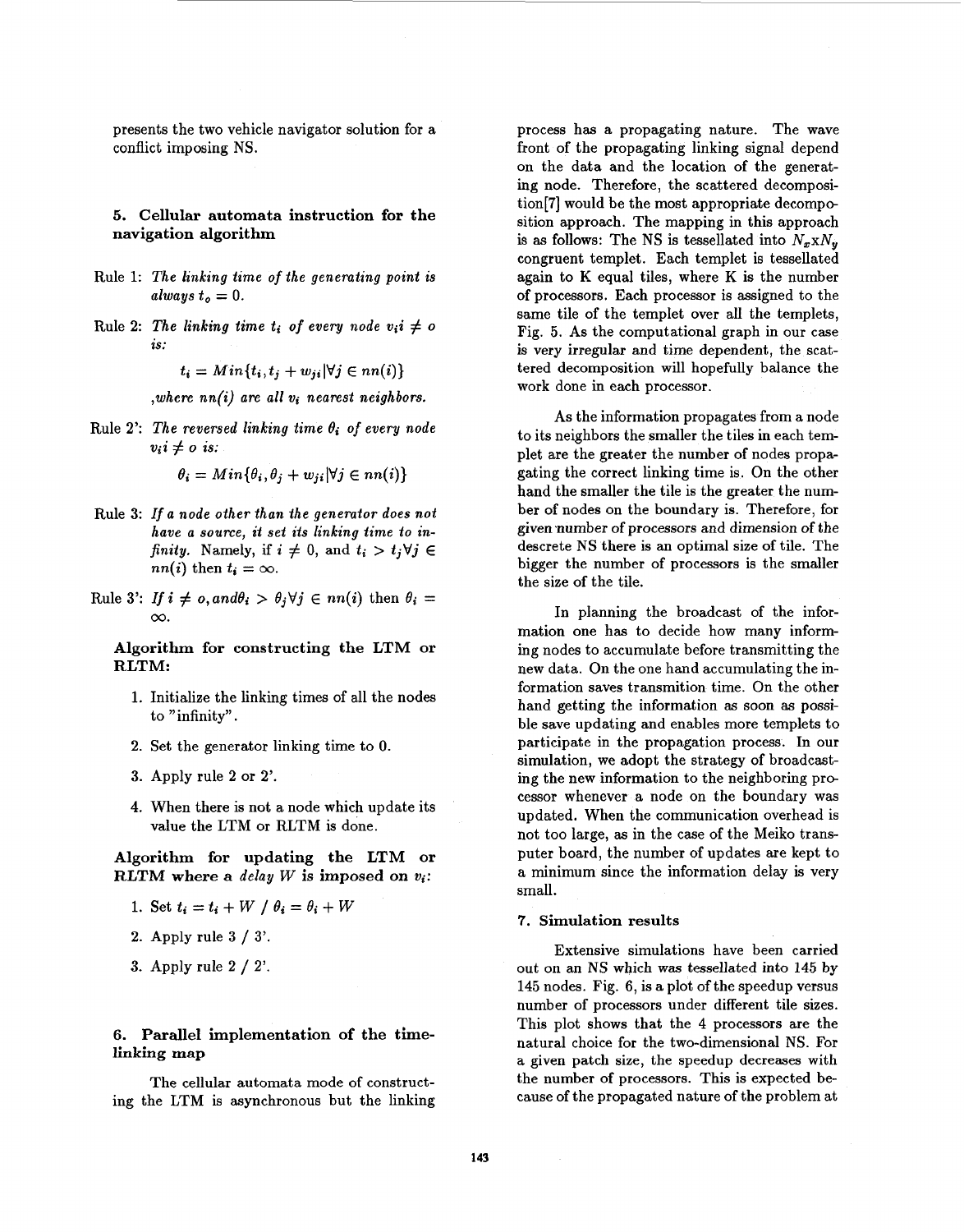hand. The simulation shows, **as** depicted in Fig. 6, the optimal sizes of the example simulation. These sizes are:  $19x19$  for 4 processors,  $13x13$ for 8 processors, and approximatly 9x9 for 16 processors. It shows the general trend that increasing the number of processors decreases the optimal size of the tile.

## **7. References**

- [l] Jones S. T, "Solving Problems involving Variable Terrain. Part 1: **A** General Algorithm", Byte, Vol. 5, No. 2, February 1980.
- **[2]** Mitchell J. S. B and Papadimitriou C. H., " The weighted region problem", Tech. Rep., Department op Operations Research, Stanford University, Stanford, CA, 1985.
- [3] Bellman, R., *Dynamic Progrruming* Princeton University Press, Princeton, New Jersey, 1957.
- [4] Seymour, P. D., "Disjoint paths in graphs", Discrete Math. 29, pp. 293-309, 1980.
- [5] Wong, Y. F., and Fox, G. C., " Use of Neural Network for Path Planning,'' Technical Report C3P-784, 1989.
- [6] Fox, G. C., Gurewitz, **E.,** and Wong, Y. F., **"A** neural network approach to multivehicle navigation", SPIE Vol. 1196, pp. 164-169, 1989.
- [7] Salmon J., and Goldsmith **J.,** " **A** hypercube Ray-Tracer", 3ed Conf. on Hypercube Concurrent Computers an Applications", pp. 1194-1206, Pasadena, CA 1988.



Figure 1. mapping of **a** terrain onto a graph

<sup>\*</sup> On a leave of absence from NRCN Israel.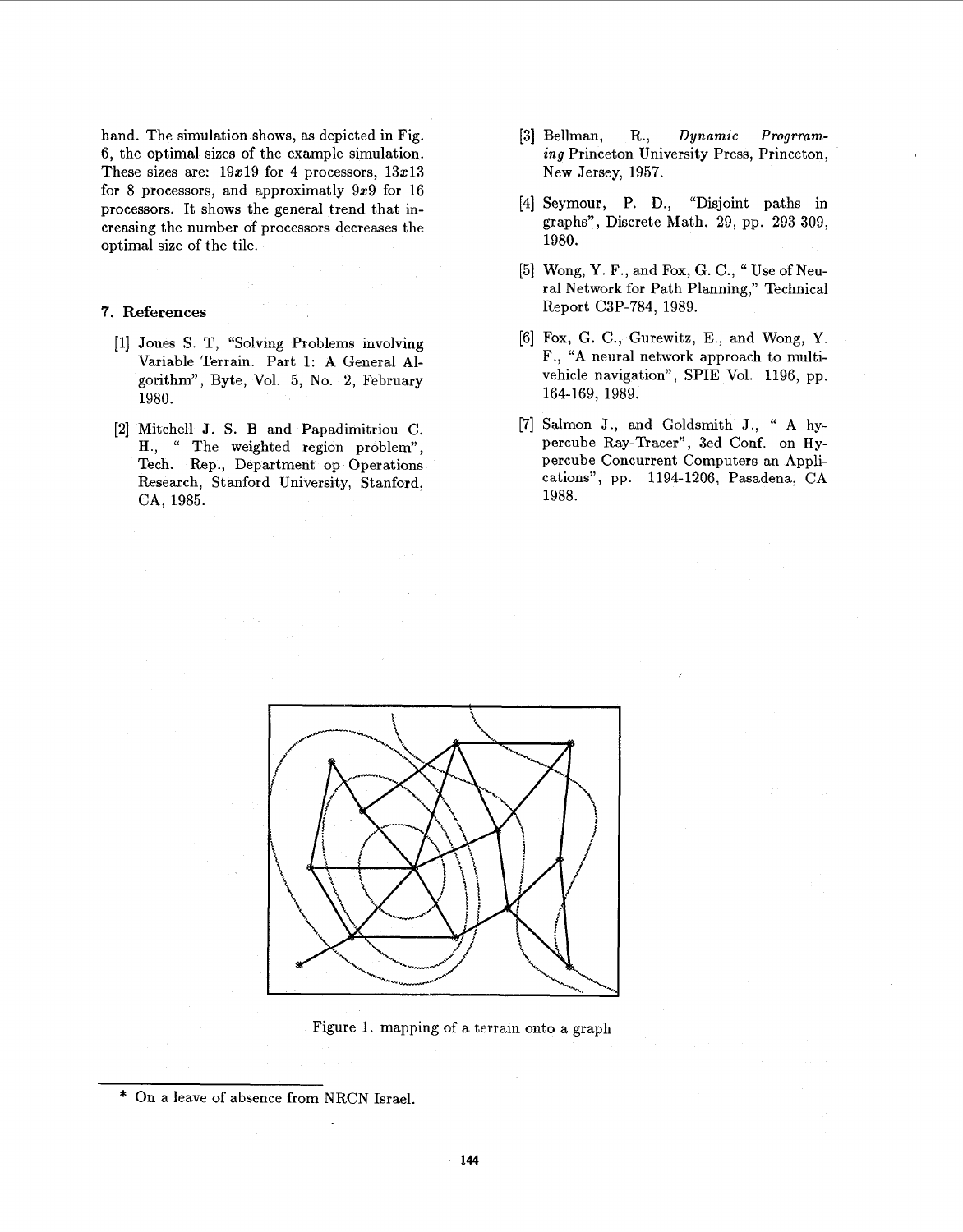

Figure **2.** Autonomous vehicle in uncertain environment. The gray level of an area is proportinal to its cost. The white lines are the equi-cost contours After a short travel along the optimal path (a) the vehicle updated its data and determined a new optimal path (b).

 $\bar{\mathcal{A}}$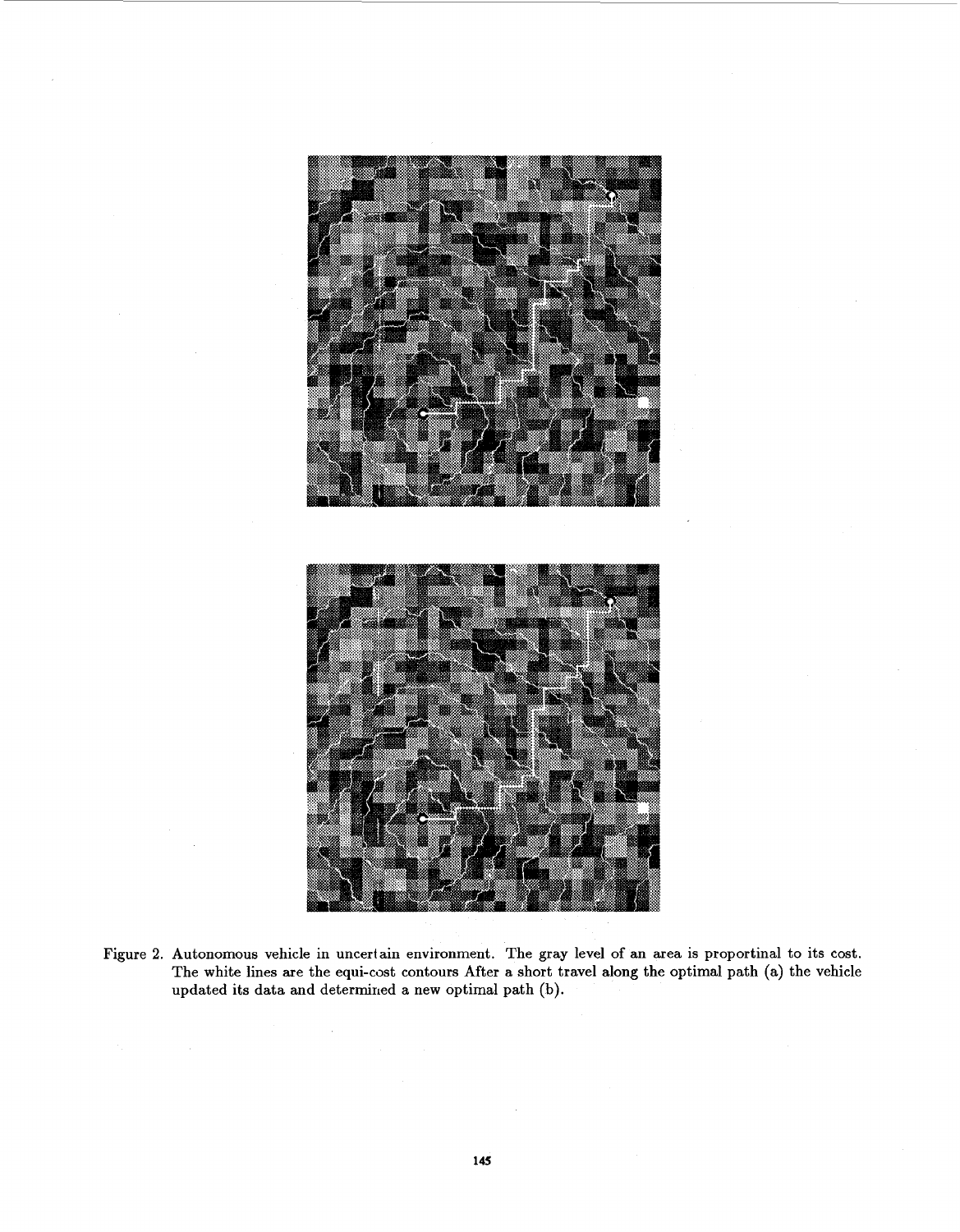<span id="page-6-0"></span>

Figure **3.** Nodes, terrain's directional values (gray level arrows) and a path in the Cost-Terrain space.